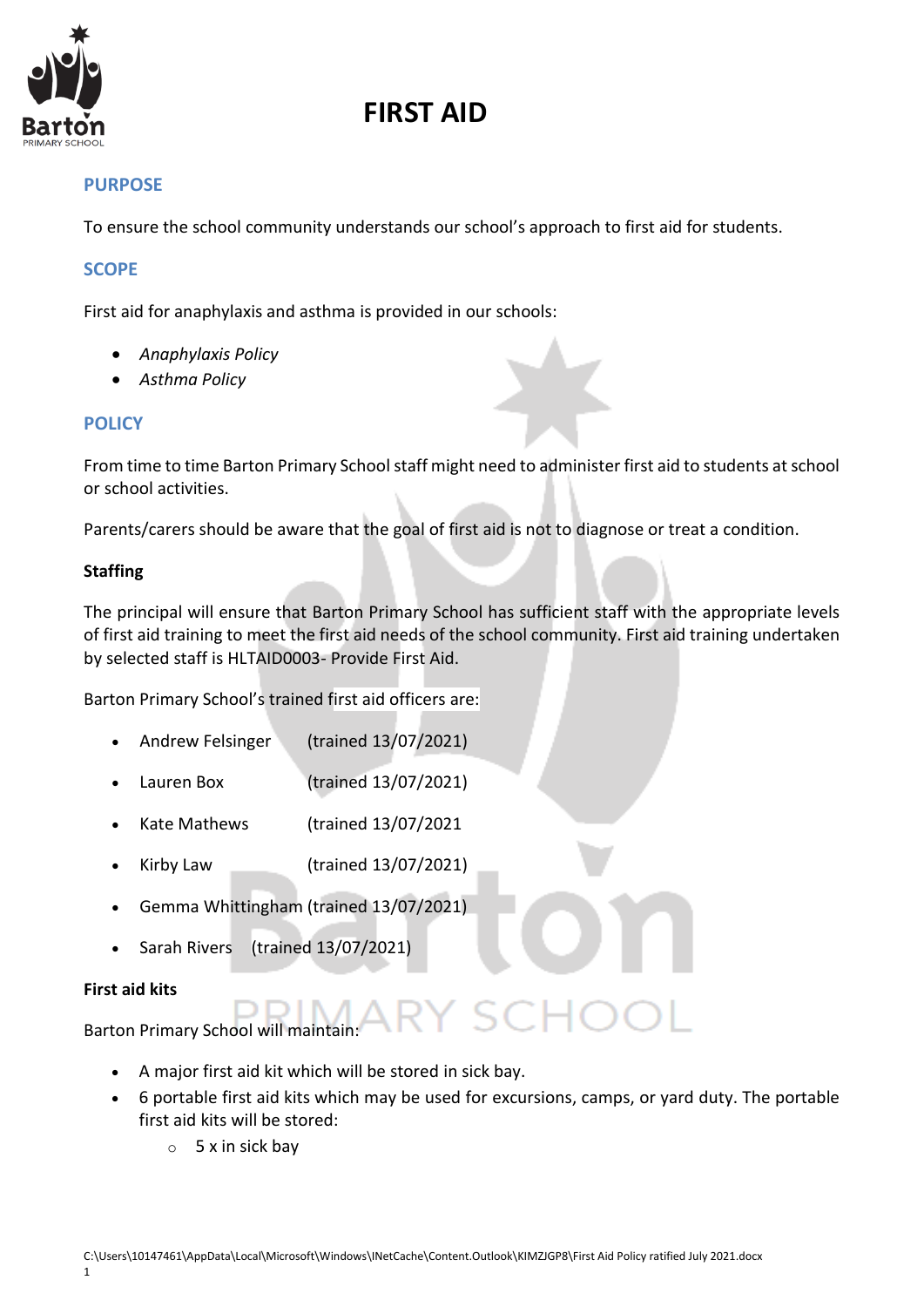

# **FIRST AID**

 $\circ$  1 x in the administration office

Kate Mathews and Lauren Box will be responsible for maintaining all first aid kits.

### **Care for ill students**

Students who are unwell should not attend school.

If a student becomes unwell during the school day they may be directed to sick bay and monitored by staff. Depending on the nature of their symptoms, staff may contact parents/carers or an emergency contact person to ask them to collect the student.

In the case of head knocks, Homeroom staff will monitor each incident in isolation to determine whether the student requires first aid assistance. Once the student has been sent to first aid, a phone call will be made home to parents requiring them to collect their child.

When a student comes to first aid during recess or lunchbreak, office staff will monitor them to determine whether students require first aid treatment and contact parents where necessary.

#### **First aid management**

If there is a situation or incident which occurs at school or a school activity which requires first aid to be administered to a student:

- Staff who have been trained in first aid will administer first aid in accordance with their training. In an emergency situation, other staff may assist in the administration of first aid within their level of competence.
- In a medical emergency, staff may take emergency action and do not need to obtain parent/carer consent to do so. Staff may contact Triple Zero "000" for emergency medical services at any time.
- Staff may also contact NURSE-ON-CALL (on 1300 60 60 24) in an emergency. NURSE-ON-CALL provides immediate, expert health advice from a registered nurse and is available 24 hours a day, 7 days a week.
- If first aid is administered for a minor injury or condition, Barton Primary School will notify parents/carers by phone.
- If first aid is administered for a serious injury or condition, or in an emergency situation, school staff will attempt to contact parents/carers or emergency contacts as soon as reasonably practical.
- If staff providing first aid determine that an emergency response is not required but that medical advice is needed, school staff will ask parents/carers, or an emergency contact person, to collect the student and recommend that advice is sought from a medical practitioner.
- Whenever first aid treatment has been administered to a student Barton primary School will:
	- o record the incident on CASES21